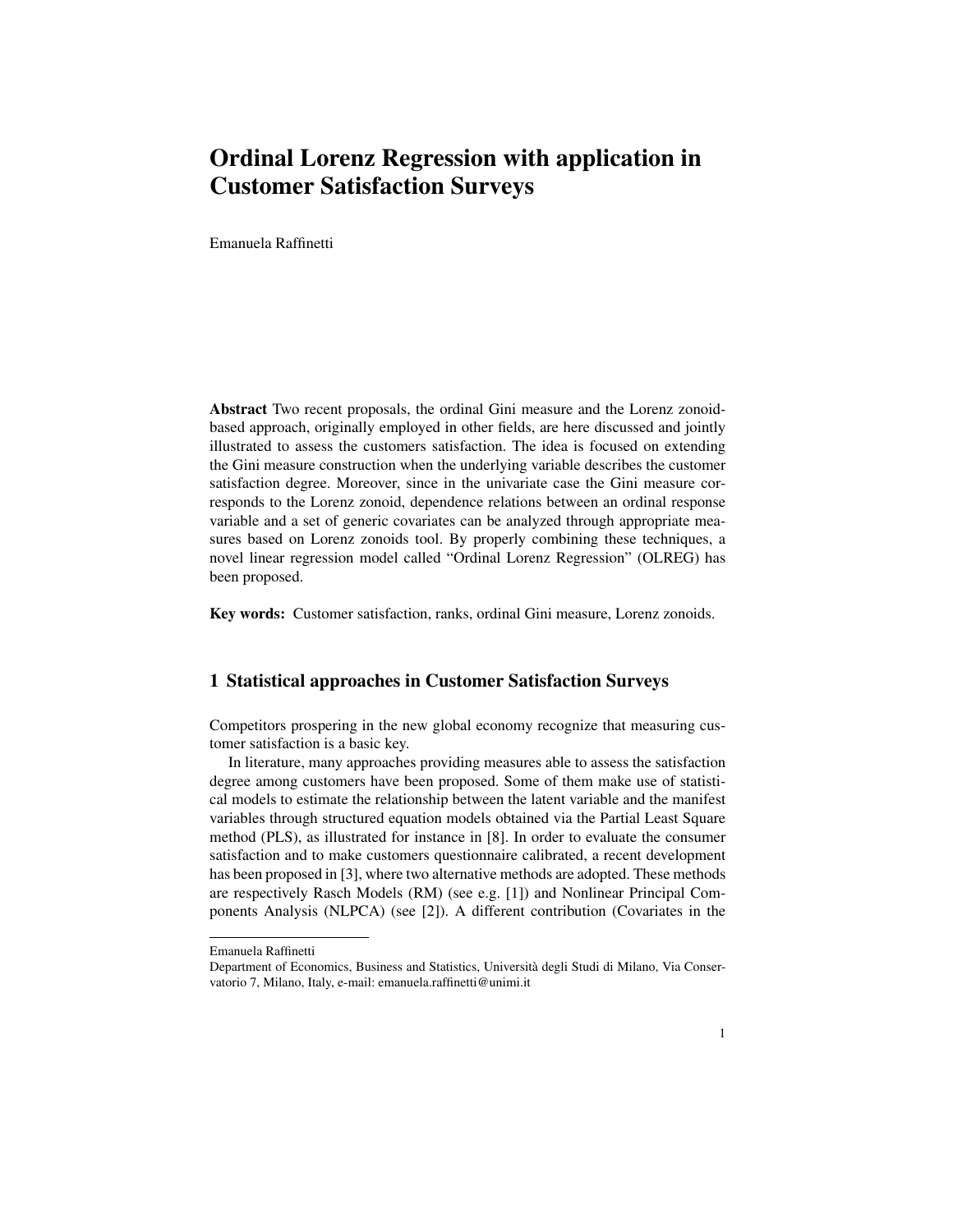mixture of Uniform and shifted Binomial distributions - CUB models) has been discussed in [5] to deal directly with the probability distribution of a choice among a set of ordered alternatives and to express the stated evaluation via the subjects' covariates. In such a context, an interesting issue concerns the analysis of dependence relations among an ordinal variable and a set of generic variables.

In this paper we propose a new linear regression model characterized by an ordinal response variable, denoting the customers satisfaction degree, and a set of explanatory variables representing a service or a product evaluated items. Our proposal will be called "*Ordinal Lorenz Regression*" (OLREG), being the result of a combination between two recent research contributions illustrated in [4] and [7].

### 2 A novel approach: the Ordinal Lorenz Regression

As well known, the transformation process of ordered categories into numerical values represents an open issue, due to the subjectivity related to the different measure scales arbitrary choice. A possible solution to this problem has been developed in [4]. In an ordinal context [4] proposes to transform each ordered category by assigning rank 1 to the smallest observed one and rank  $(r_{k-1} + n_{k-1})$  to the largest one, where  $r_{k-1}$  and  $n_{k-1}$  correspond to the rank and to the absolute frequency associated to the (*k* −1)−*th* ordered category. Through the above procedure, one generates a variable with integer values expressed in terms of ranks. The new defined variable nature allows to apply the classical Gini measure with the role of variability measure.

Let us consider a variable *Y* describing the customer satisfaction degree. The Gini measure, here called "*ordinal Gini measure*", can be defined as:

$$
G(r) = 1 - \sum_{r=1}^{k} (Q(r-1) + Q(r))(F(r) - F(r-1)),
$$
\n(1)

where *k* is the total number of ordered categories,  $F(r) = \sum_{j=1}^{i} n_j / \sum_{j=1}^{k} n_j$  and  $Q(r) = \sum_{j=1}^{i} r_j n_j / \sum_{j=1}^{k} r_j n_j$ , for  $i = 1, ..., k$ .

In many cases, the customer satisfaction degree depends on specific factors concerning the main features of a service or a product. The attention is focused on formalizing suitable dependence measures to establish which of the evaluated items can effectively impact on the customers satisfaction degree.

Our proposed contribution is based on a novel linear regression model, called "*Ordinal Lorenz Regression*" (OLREG), since obtained by a combination between the ordinal Gini measure and the Lorenz zonoid approach discussed in [4] and [7].

Given *p* explanatory variables, we aim at defining the response variable variability "explained" by each *p* −*th* evaluated service or product item. In this direction, a suitable tool is recognized in the Lorenz zonoid which corresponds to the Gini measure in the univariate context (see e.g. [6]). In an ordinal framework, by denoting with *Y* the customer satisfaction degree, it results that  $LZ(Y) = G(r)$ , where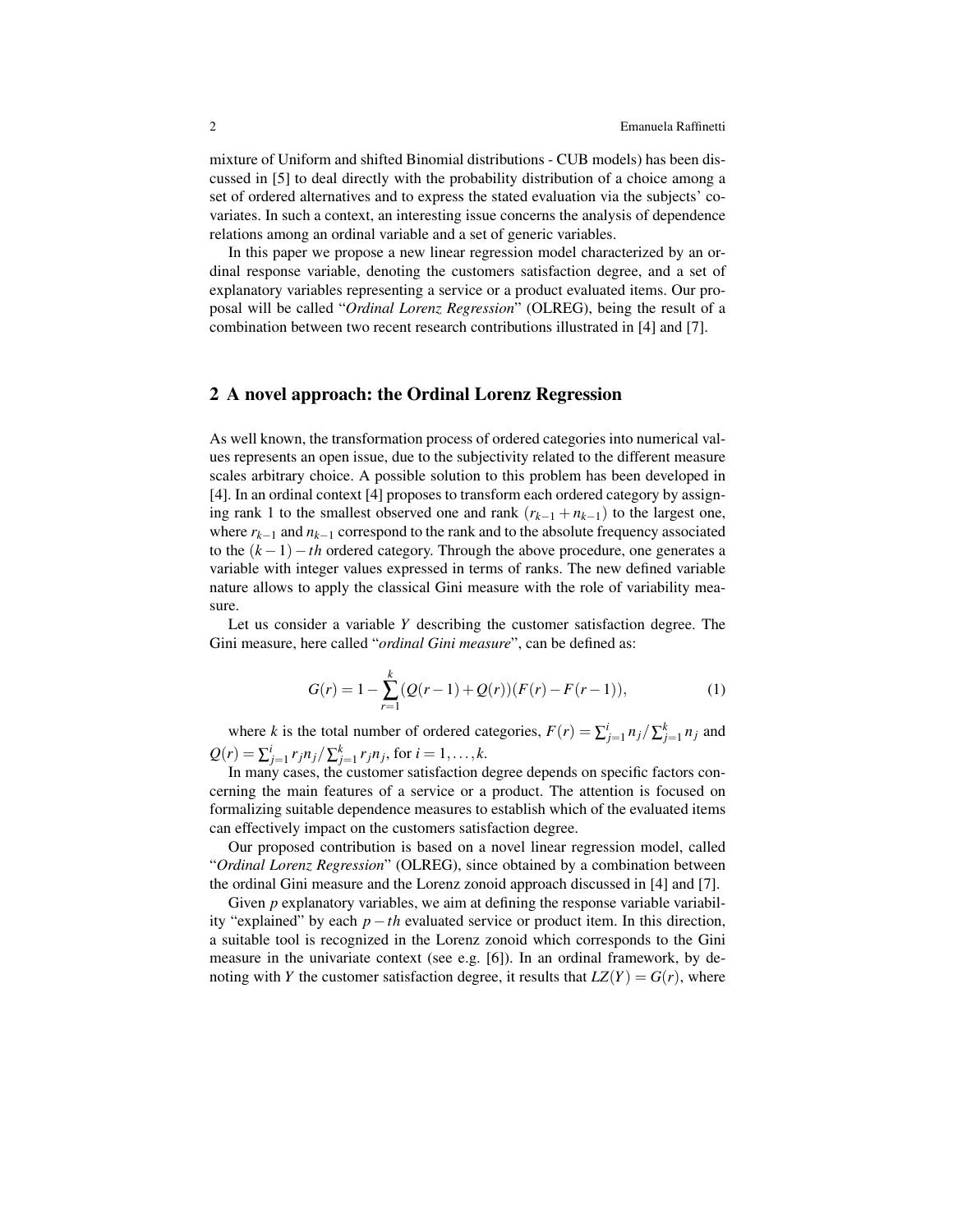*LZ*(*Y*) represents the *Y* variable Lorenz zonoid. The following step, consisting in detecting the product or service items that affect the customers satisfaction degree, is characterized by the application of a forward selection procedure in a multiple linear regression model. Each introduced covariate relative contribution is obtained according to the following measure:

$$
RGI_{Y,X_{i+1}|X_1,...,X_i} = \frac{LZ(\hat{Y}_{X_1,...,X_{i+1}}) - LZ(\hat{Y}_{X_1,...,X_i})}{LZ(Y) - LZ(\hat{Y}_{X_1,...,X_i})},
$$
\n(2)

for  $i = 1, \ldots, p - 1$ , under the condition that  $LZ(X_i) = 0$  for  $i = 0$ , where  $LZ(\hat{Y}_{X_1,\dots,X_{i+1}})$  and  $LZ(\hat{Y}_{X_1,\dots,X_i})$  are the Lorenz zonoids of the *Y* linear estimated values obtained by considering respectively covariates  $X_1, \ldots, X_{i+1}$  and  $X_1, \ldots, X_i$ . *RGI*<sup>1</sup> is the acronym of "*Relative Gini Index*". At each step the covariate with the highest *RGI* value is included into the model. The total number of covariates impacting on the customer satisfaction degree is set through the "*RGI*-scree test" (for more details, see [7]). The "*RGI*-scree test" is built on the "*RGI* scree-plot" which presents similarities with the classical scree-plot used in factor analysis. More precisely, the place where the smooth decreases and the *RGI* values appear to level off to the right of the plot defines the "*RGI*-scree". The total number of covariates to be taken into account corresponds to the number of *RGI* values preceding the scree (see Fig. 1).

#### 3 Application: evaluating a restaurant services

This Section is devoted to check the opinion of people visiting a restaurant in the United Kingdom. The complete dataset has been proposed for the Olympic Games in Customer Satisfaction organized by University of Turin in 2009. The dataset sample analyzed here involves 338 individuals. Specifically, the survey has been based on a questionnaire where each visitor has been asked to give a score for expressing his/her overall satisfaction towards the general service provided by the restaurant. The answers are based on a four-levels ordered scale ranging from "completely unsatisfied" to "completely satisfied".

In this survey, 6 items have been investigated: *Restaurant Cleanliness*, *Drinks Offer*, *Restaurant Rooms*, *Menu Contents*, *Staff Behavior* and *Food Quality*. More in detail, all the variables denoting the above considered factors have discrete nature, in fact they assume integer values running from 1 to 10.

In Table 1, we show the *RGI* measures associated to the analyzed factors. In order to establish which items affect the customer satisfaction degree, let us focus the attention on Fig. 1. Fig. 1 shows that the covariate preceding the so called "scree" is  $X_1$ , implying that the items which mainly impact on the customers satisfaction degree are *Cleanliness*, *Drinks Offer*, *Restaurant Rooms* and *Menu Contents*.

<sup>&</sup>lt;sup>1</sup> The *RGI* measure assumes the same role of the partial correlation coefficient in a classical multiple linear regression model.